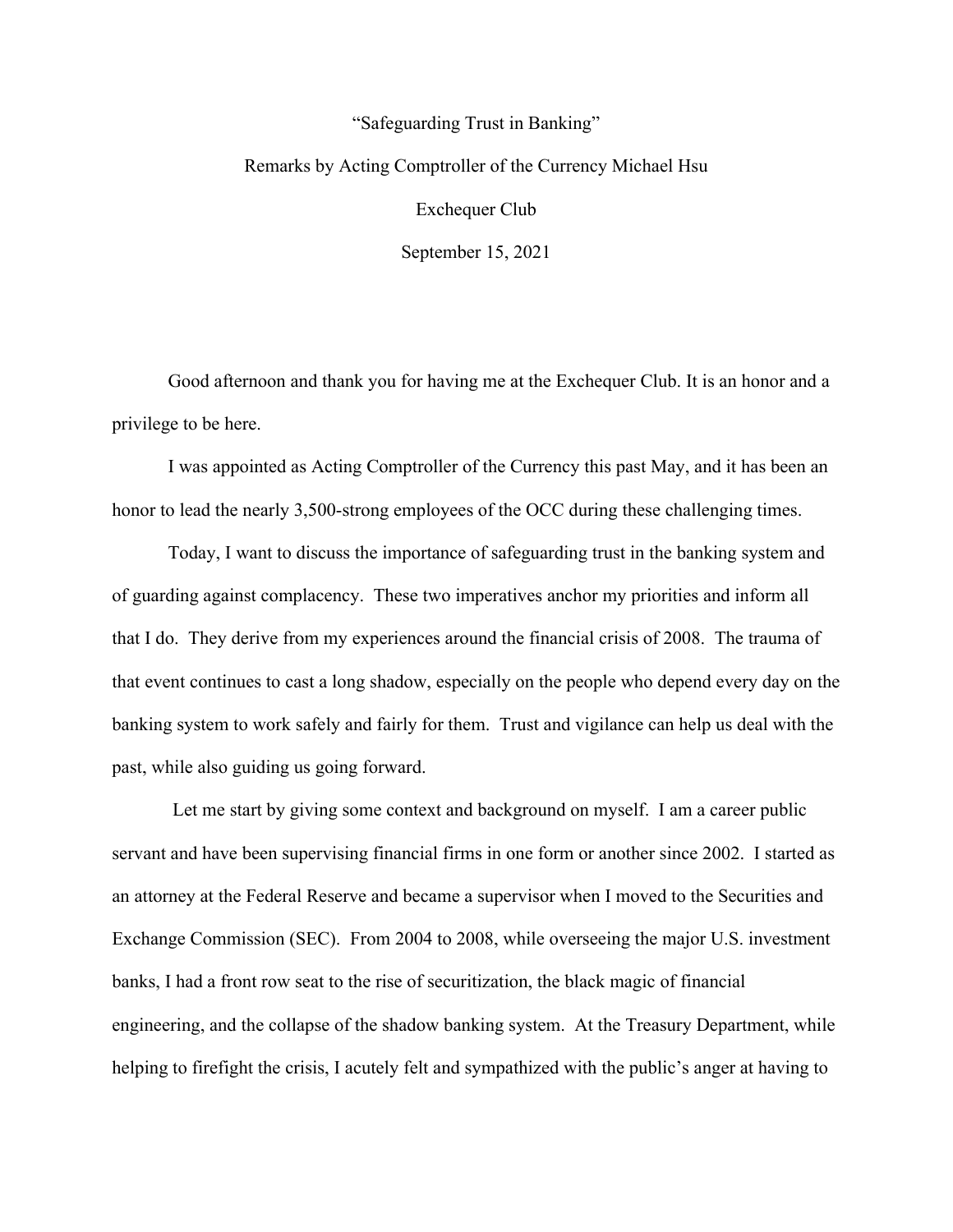bail out too-big-to-fail firms. My time at the International Monetary Fund gave me perspective on financial stability, which proved helpful when I returned to the Federal Reserve in 2010 to assist with post-crisis initiatives.

After the global financial crisis, the bank supervisory and regulatory agenda was very clear: repair, rebuild, and reform the banking system. The Dodd-Frank Wall Street Reform and Consumer Protection Act (Dodd-Frank Act) reset many of the terms of engagement between the banking industry, regulators, consumers, and the taxpayer. Operationalizing these reforms for the largest banks – through stress tests, living wills, the Volcker rule, and enhanced prudential standards – has taken years and significant effort. I know, because I had a hand in many of them.

Increasingly, however, the question arises: What now?

Having a compass is important. To me, the ultimate objective for us and the banking system is to foster and safeguard *trust*: Trust between financial providers and their consumers, trust between regulators and supervised institutions, trust that banks will not exploit working Americans and the vulnerable, and trust amongst financial regulators that we can work together to solve problems that we can't solve alone.

Strong rules and regulations can help, of course, but they are not adaptive to emerging risks. Rules cannot perceive and respond to trends and developments that may erode or threaten trust. Rules are inert, while the behaviors that give rise to distrust, i.e., deception, exploitation, arbitrage, hubris, and incompetence, are organic. We need to be careful to not put too much faith in existing rules and regulations to safeguard trust in banking – as that would be evidence of *us,*  regulators, becoming complacent.

In May, I laid out four key priorities for the OCC: (1) reducing inequality, (2) adapting to digitalization, (3) acting on climate change, and (4) guarding against complacency. Each priority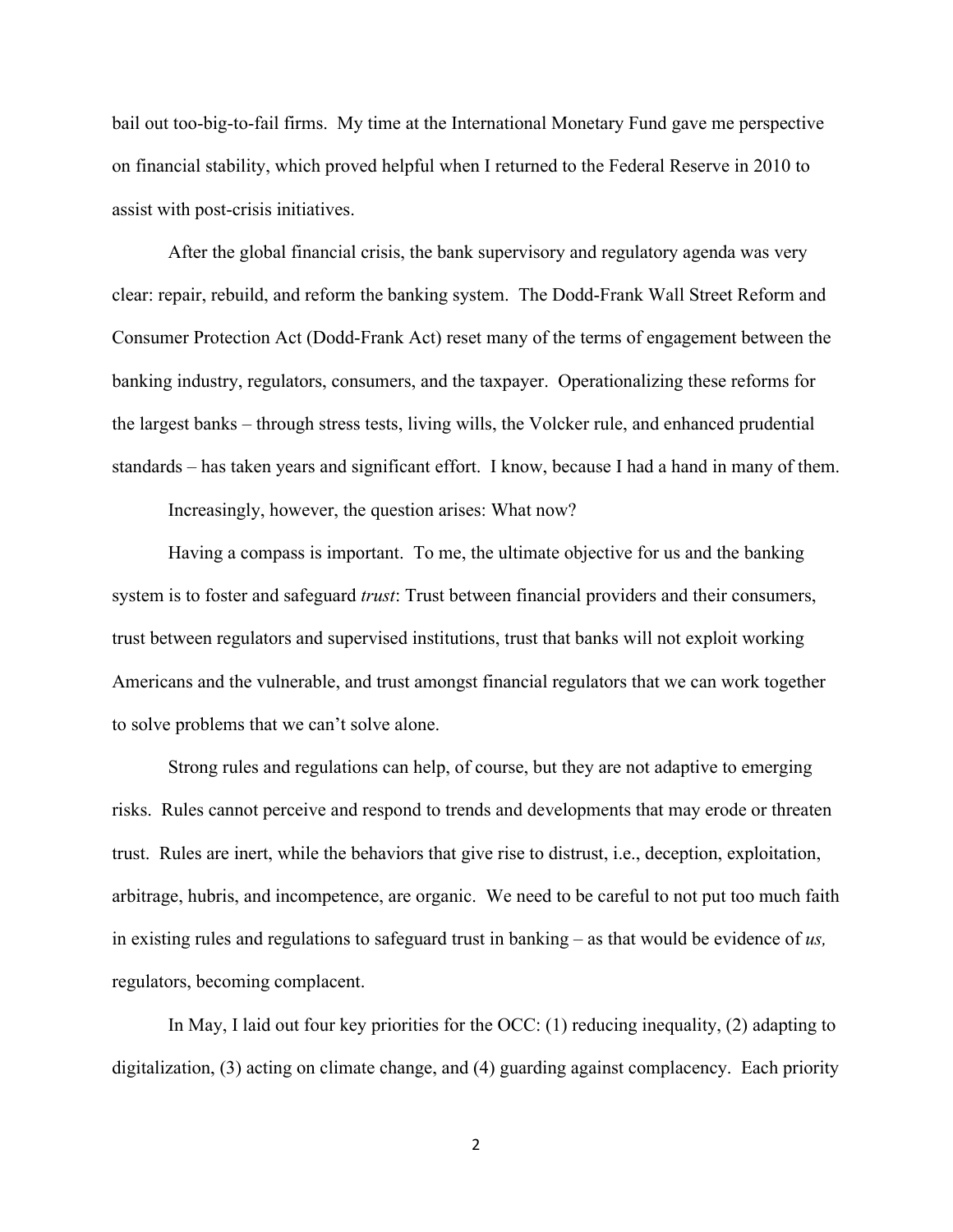addresses what I see as a significant threat to trust in banking. Each will require time and substantial interagency coordination to address fully. I will now take each in turn.

#### Reducing Inequality

I want to start with inequality.

Americans know intuitively that inequality is getting worse, that the rich are getting richer and the poor are stuck. And they are right. In 1983, the median wealth of lower income households was \$[1](#page-2-0)2,300; for upper income households it was \$344,100.<sup>1</sup> Twenty-three years later, in 2016, upper income wealth had jumped to \$848,400, while lower income wealth had *fallen* to \$11,300. This bears repeating. Lower income households had *less wealth* in 2016 than they did in  $1983.<sup>2</sup>$  $1983.<sup>2</sup>$  $1983.<sup>2</sup>$ 

As we all know, it is expensive to be poor. This can create a vicious cycle. The *perpetuation* of inequality is a key problem, not just for our society but for trust in the banking system because of the role banks play in this. To date, banks have both helped and hurt. My focus is to tilt the balance more clearly in favor of helping poor and working Americans obtain and build wealth – specifically, by strengthening the Community Reinvestment Act (CRA), by bringing so-called "credit invisibles" into the financial mainstream, by supporting and revitalizing minority depository institutions (MDIs), by reforming bank overdraft programs so that they empower rather than exploit consumers, and by vigorously enforcing fair lending laws, among other efforts.

<span id="page-2-1"></span>

<span id="page-2-0"></span><sup>&</sup>lt;sup>1</sup> Pew Research Center, January 2020, ["Trends in U.S. income and wealth inequality"](https://www.pewresearch.org/social-trends/2020/01/09/trends-in-income-and-wealth-inequality/).<br><sup>2</sup> In absolute terms, middle income household wealth was essentially flat between 1983 and 2016. In relative terms, those households saw their share of the aggregate wealth pie decrease from 32 percent to 17 percent, with all of the gains going to upper income households.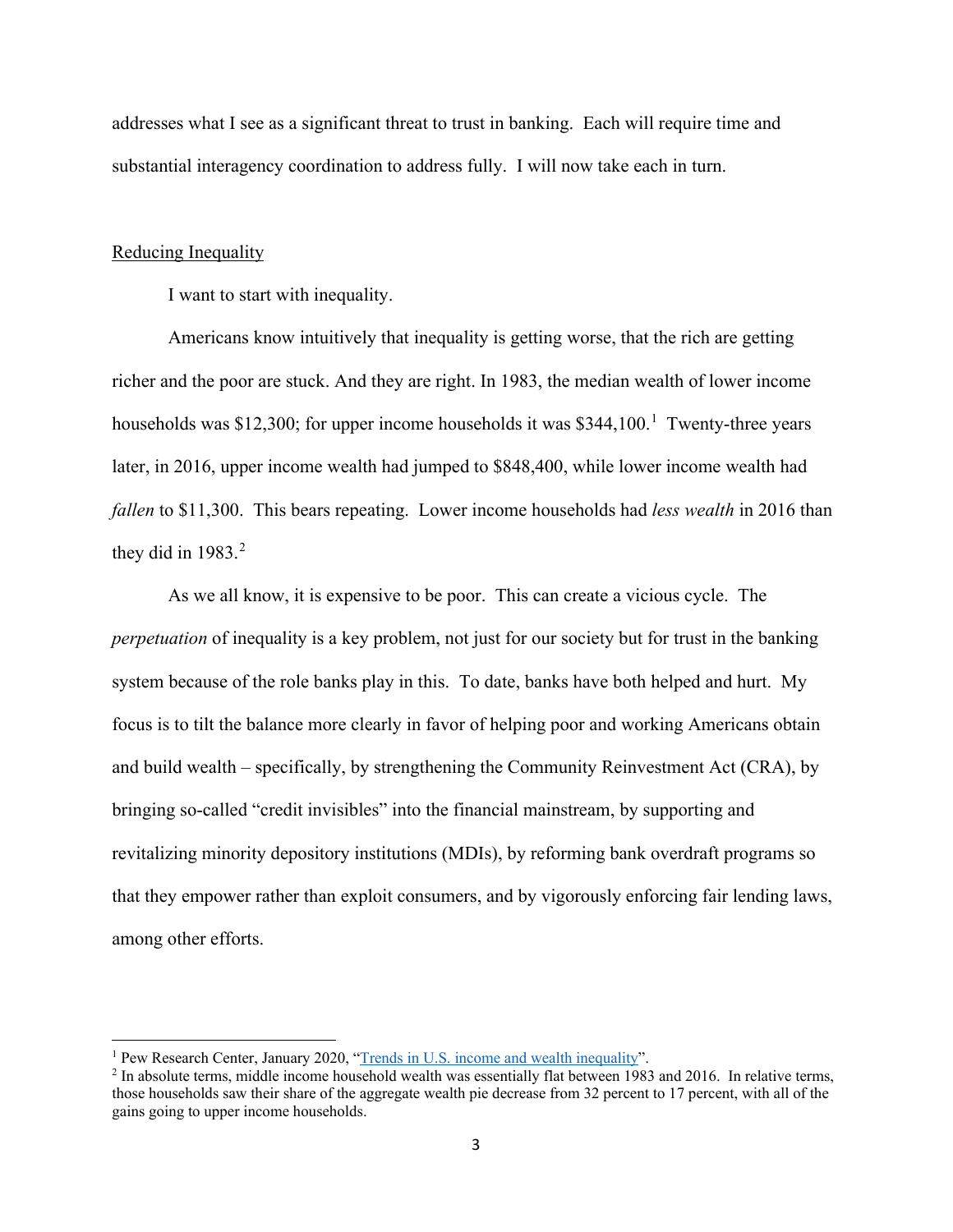The pandemic has had a disproportionate impact on minority and low- and moderateincome (LMI) communities and continues to make inequality worse. But it is also providing banks with opportunities to bolster and rebuild trust with hardworking Americans who may have been let down by the system or never trusted it in the first place. A great recent example of this is the outperformance and determination demonstrated by community banks in facilitating PPP loans. With forbearance and other pandemic relief programs ending, banks of all sizes have another opportunity to demonstrate that they have their customers' backs and can be trusted, through foreclosure avoidance where possible and by working with borrowers in their time of need.

On the regulatory front, I believe *strengthening*, not just modernizing, the CRA will be necessary to reduce inequality and foster trust. This means substantially increasing the level of lending, investments, and services to LMI communities. Just as importantly, banks need to increase their engagement with community groups so that the specific needs of each community, which vary widely, are understood and are met. Today we are one step closer to this. Last week, the OCC formally proposed rescinding the agency's 2020 final rule and committed to working with the other federal banking regulators to develop a joint CRA proposal.

Strengthening and modernizing the CRA is just one part of the solution. Addressing the problem of credit invisibles – the 45 million Americans without a credit score – improving access to affordable housing, increasing credit availability to minority and small businesses, and supporting and revitalizing minority depository institutions are also required. Specific workstreams addressing each of these topics are the focus of Project REACh, an innovative OCC initiative that brings together leaders from banks, community and civil rights groups, and technology firms to reduce barriers to financial inclusion.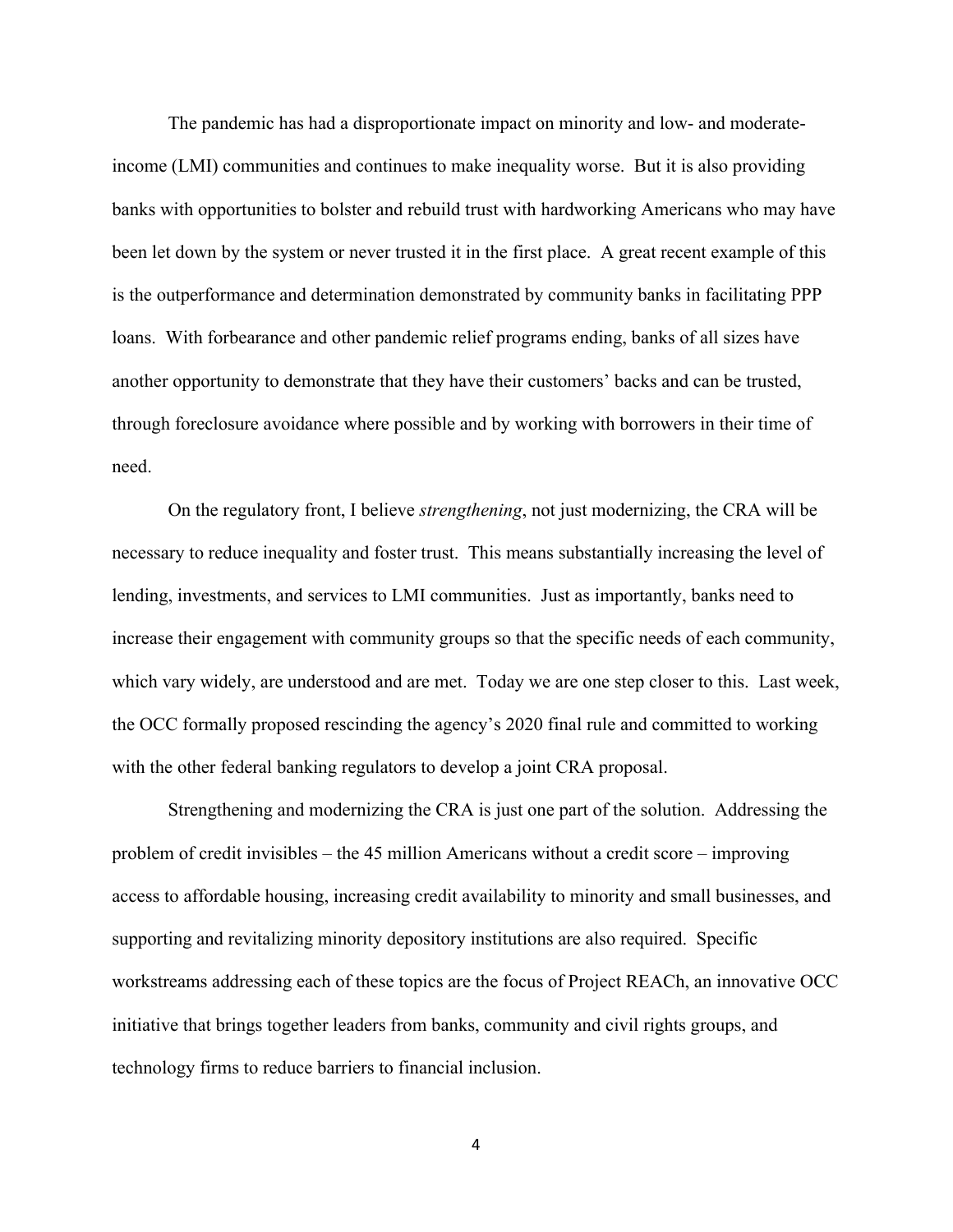The potential trust earned from the efforts noted above will be lost if banks engage in predatory and exploitive behavior, especially of vulnerable populations, such as those living paycheck to paycheck. High cost debt traps, which can result from predatory loans or overdraft practices, are particularly pernicious in perpetuating inequality and should be eliminated. Any product or program that relies on recurring penalties to be profitable is a trust-eroding one. For instance, I am concerned with programs, such as buy-now-pay-later (BNPL), in which the value proposition to those who administer them rest on such penalties. By contrast, banking products and programs that provide financial flexibility and enhance the financial capacity of consumers are trust-building. Several large banks have instituted reforms to their deposit programs by empowering customers with options, such as the no-overdraft BankOn accounts, or by providing customers with low-cost flexibility to control their payments and limit overdraft fees through cure periods and other measures. Such reforms can both help reduce inequality and build trust with consumers.

## Adapting to Digitalization

The issue of adaptation, innovation, and the bank regulatory perimeter is something I care deeply about because I have seen firsthand the loss of trust that can result when the perimeter is porous and regulatory agencies fail to work together.

After the passage of the Gramm-Leach-Bliley Act in 1999, most assumed that the large investment banks would seek to become financial holding companies, which would have subjected them to Federal Reserve supervision. In 2004, however, the SEC established an alternative, the Consolidated Supervised Entities (CSE) program, which the investment banks opted for. I helped stand up and lead that program. It was short-lived. In March 2008, Bear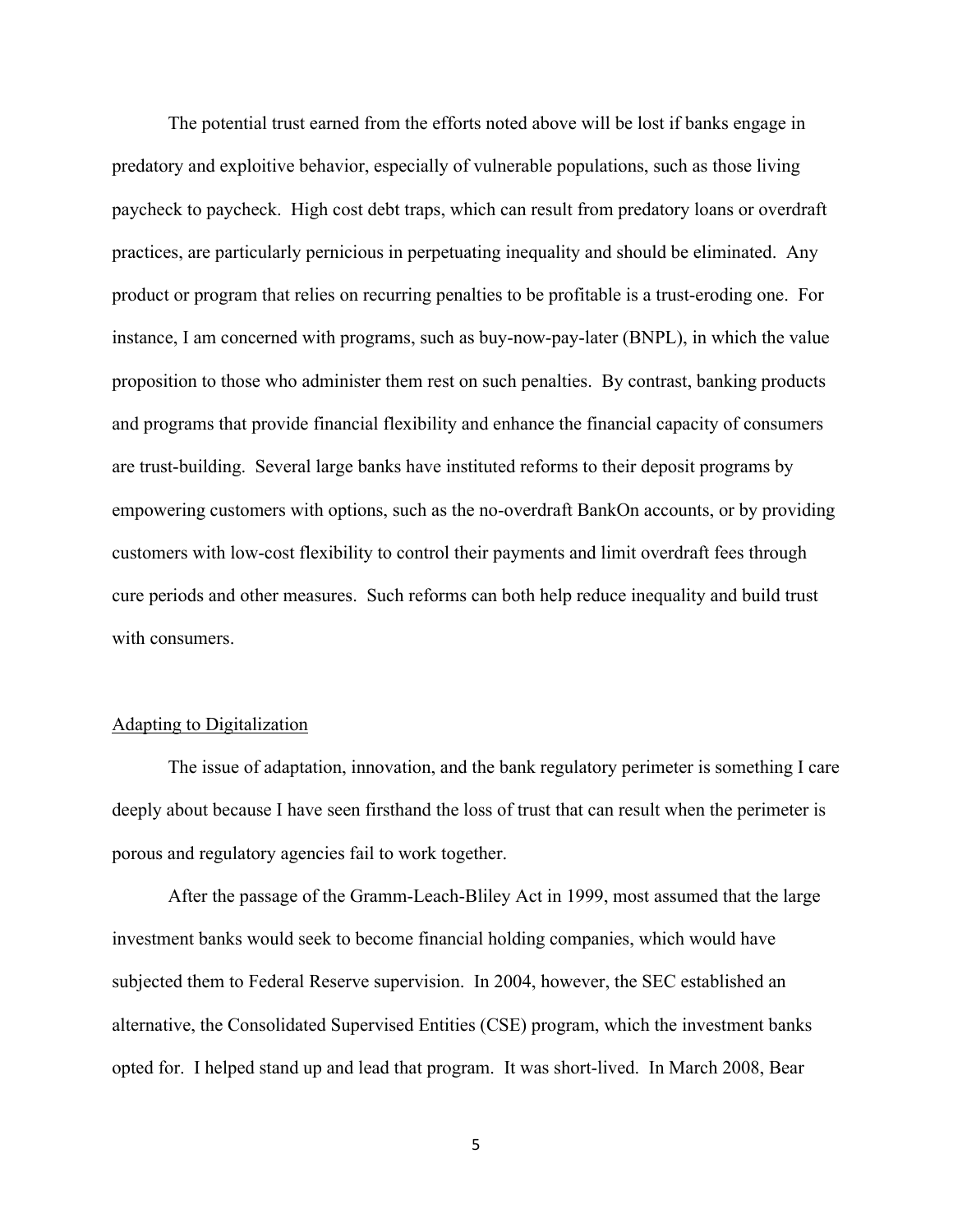Stearns collapsed and was bought by JPMorgan Chase. In September, Lehman Brothers filed for bankruptcy, Merrill Lynch was acquired by Bank of America, and Goldman Sachs and Morgan Stanley became bank holding companies supervised by the Federal Reserve. The CSE program was quietly shuttered shortly thereafter. The SEC's experiment in consolidated supervision had spanned just four years. I learned a great deal from that experiment about the risks of going it alone.

That fall I moved to the Treasury Department to help contain the growing financial crisis. There, I covered the Treasury Department's investment in AIG, another non-bank regulated giant. I had a good understanding of derivatives from my time at the SEC, and the primary risk to the taxpayer emanated from the firm's derivatives portfolio. It was small in size on a gross notional basis, but highly directional, highly leveraged, and highly toxic. Such a portfolio would have had a hard time escaping supervisory scrutiny had it been subject to thorough federal bank regulatory oversight.

I have reflected long and hard on these experiences. Staring into the abyss of a financial meltdown was sobering. Feeling the public's justified anger and growing distrust with the government's actions bailing out too-big-to-fail firms was humbling. *How was all of that allowed to happen?* is a question that I have grappled with for many years.

There are many answers, of course. But a key contributor, from my perspective, is that the financial regulatory agencies were siloed. Regulators did not act in a coordinated fashion. This created an unlevel playing field and opportunities for regulatory arbitrage, which firms exploited, creating vulnerabilities across the financial system.

The risk of something similar happening today is rising. Changes in banking are being driven by the mass adoption of digital technology, innovation in payments, and an explosion in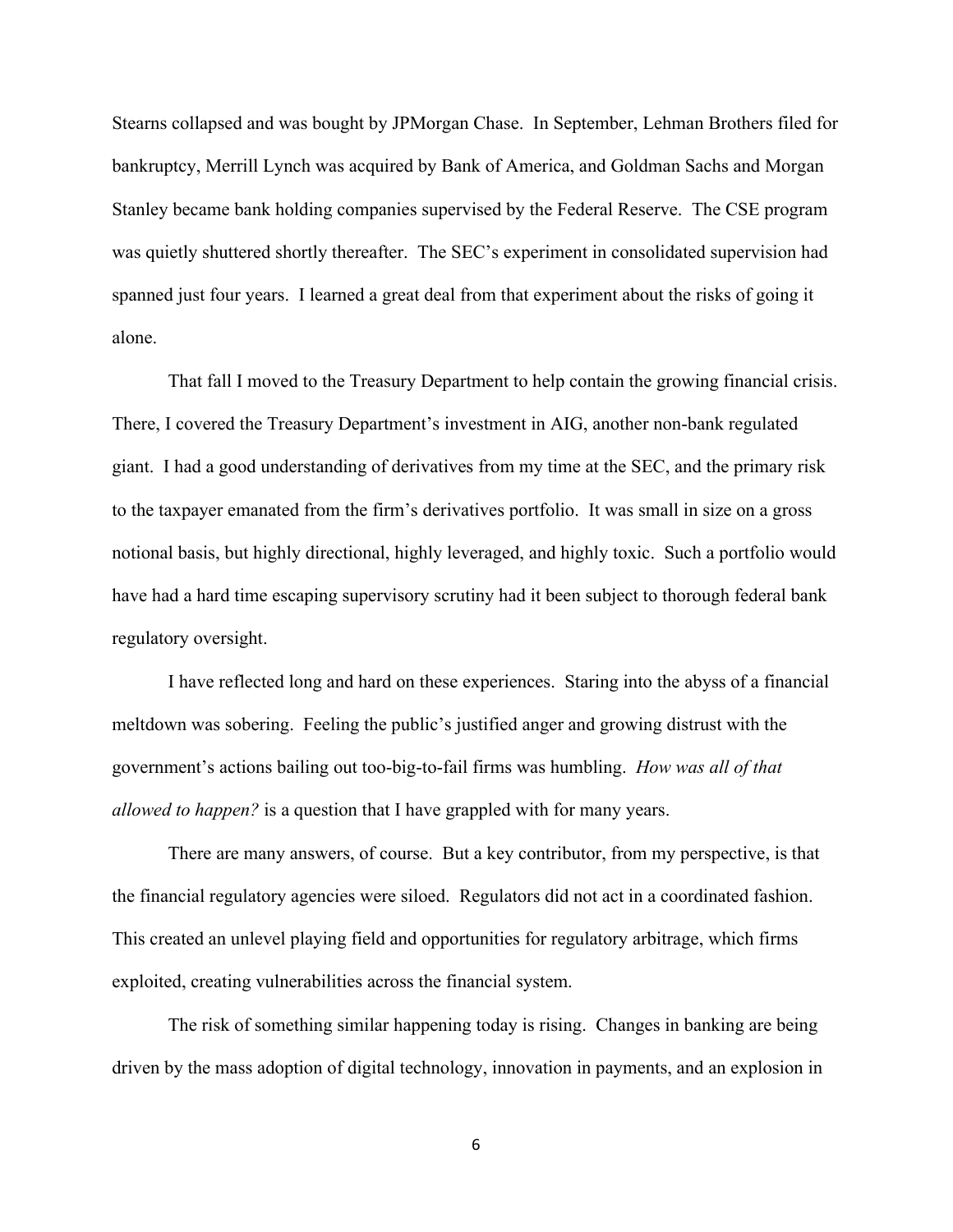cryptocurrency activities and decentralized finance (defi) where banks are bypassed. Banking is again being disintermediated but in a different way. Instead of securities firms and capital markets, it is fintechs, technology platforms, crypto, and defi. Instead of lending, it is payments. Instead of financial engineering, it is application programming interfaces, machine learning, and distributed ledgers.

How are we, as regulators, going to adapt? If we take the same approach that was taken pre-crisis – putting our individual agency interests first – I fear we will arrive at a similar outcome in several years' time. The public is counting on the financial regulatory community to work together to ensure the stability of the system and fairness to its participants.

There are hopeful signs. With regards to crypto, for instance, the President's Working Group – spanning Treasury, the Federal Reserve, SEC, CFTC, FDIC, and OCC – is expected to issue a paper on stablecoins later this fall. In addition, the federal banking agencies have been collaborating via a "crypto policy sprint" to agree on definitions, use cases, risks, and gaps, and to discuss policy options related to digital assets. While controlling the growth of crypto and defi is challenging given their nature and in light of market demand, it is imperative that financial regulators work together to ensure that crypto/defi activities that take place within the banking system or are facilitated by banks are trustworthy. Innovation is important, but safeguarding trust is paramount.

Coordination among all financial regulators will also be needed in the future to ensure a level playing field and limit regulatory arbitrage and to keep shadow banking at a safe distance from the regulated financial system. These goals cannot be achieved if the financial regulatory agencies, including state banking supervisors, do not work together. Public trust in bank regulators will rise or fall depending on our ability to do so.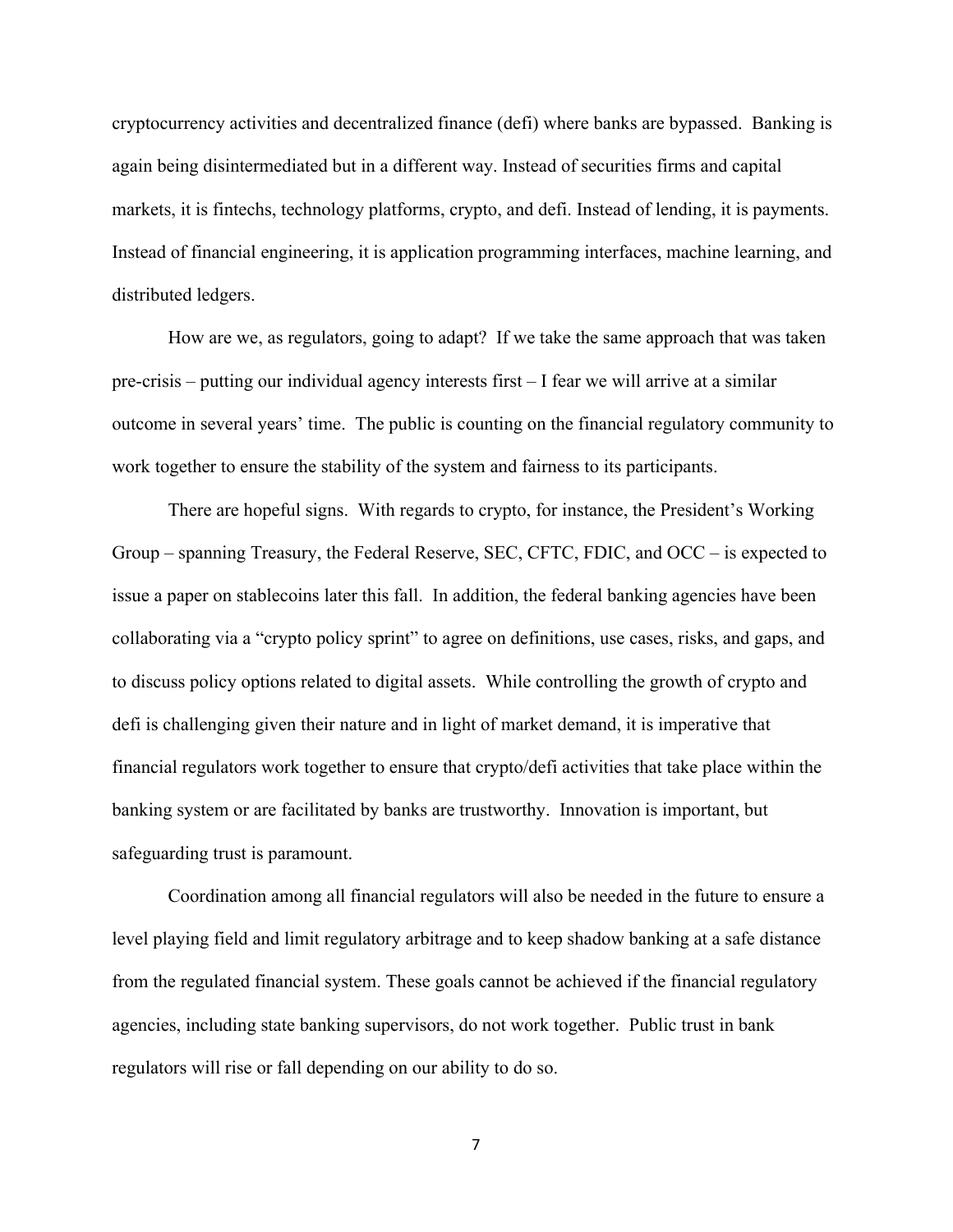## Acting on Climate Change

Climate change poses an existential risk to society and the associated financial risks pose safety and soundness risk to banks. To safeguard trust, banks and regulators must begin to take action now.

Banks are exposed to both physical and transition risks presented by climate change. Physical risks include the increased frequency, severity, and volatility of extreme weather and long-term shifts in global weather patterns and their associated impact on the value of financial assets and borrowers' creditworthiness. Transition risks relate to adjustments to a low-carbon economy and include associated changes from government policy, technology, and consumer and investor sentiment. This risk is particularly important if the transition is disorderly and abrupt – the likelihood of which increases each time we kick the can down the road.

The physical and transition risks posed by climate change present novel challenges for risk management. How should such risks be identified, measured, and managed? What data is needed? What time frames and risk mitigants should be considered? It is going to take time and effort to answer these questions, develop clear supervisory expectations, and push banks to adopt prudent practices. And time is not on our side.

To tackle these challenges, the OCC has adopted a two-pronged approach. We are engaging with and learning from others. The OCC participates in the Basel Committee on Banking Supervision's Task Force on Climate-Related Financial Risks, recently joined the Network for Greening the Financial System, a group of central banks and supervisors from across the globe who share best practices, and is working collaboratively with the FSOC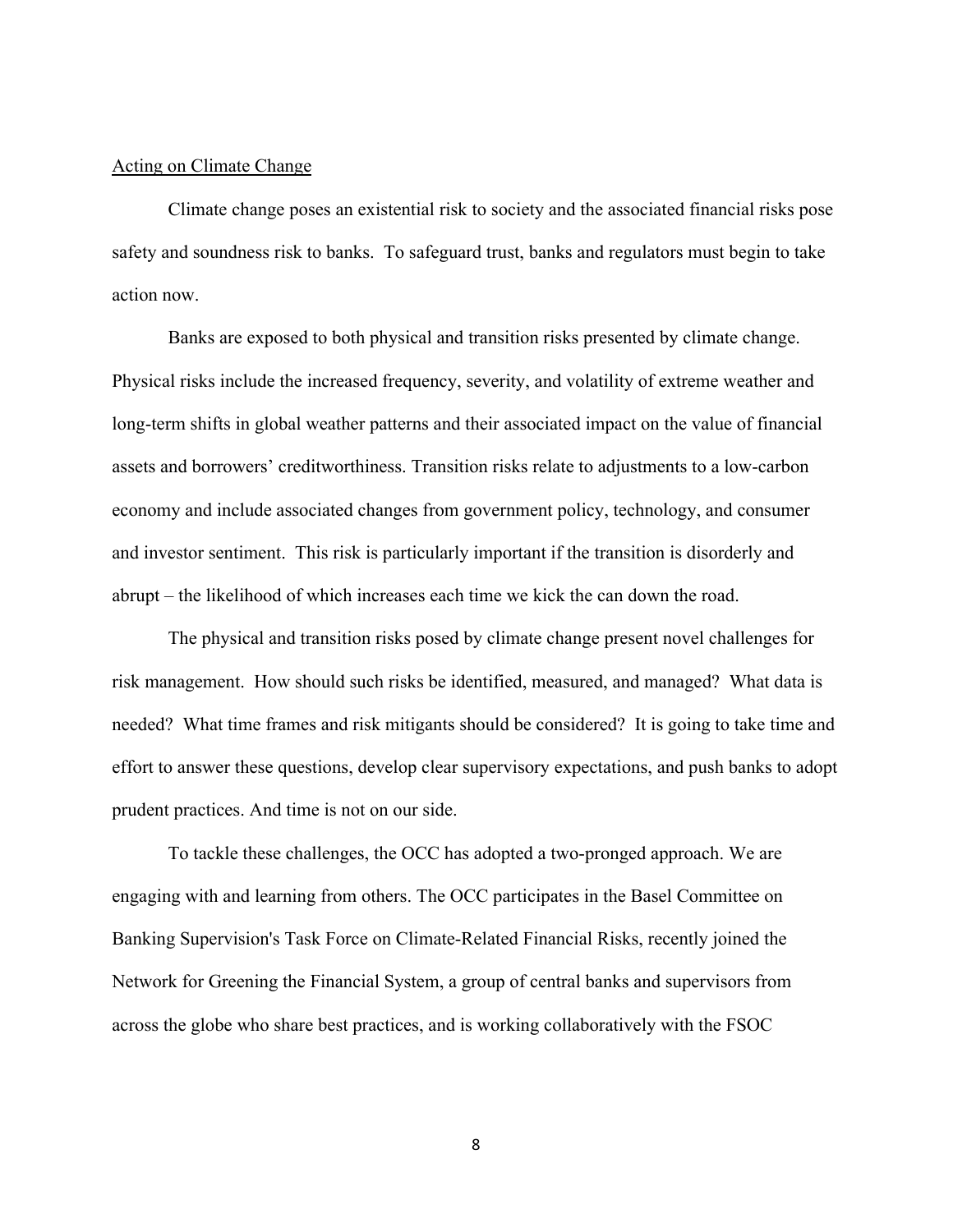agencies on the upcoming climate risk report. The more perspectives and experiences we can leverage, the better.

We are also focused on developing effective climate risk management guidance for large banks, working with our interagency peers. I recently announced the appointment of Darrin Benhart as the OCC's first Climate Change Risk Officer. The creation of this position will significantly expand the agency's capacity to collaborate with stakeholders and to promote improvements in our supervision of climate change risk management.

## Guarding Against Complacency

My fourth priority is guarding against complacency. This priority permeates my first three and pertains to both regulators and banks.

As regulators, we are at risk of getting lulled into a sense of over-confidence by banks' compliance with the enhanced standards established by post-crisis reforms. Compliance with those standards is critically important, but does not ensure that trust in the banking system will be safeguarded. In short, it is necessary, but not sufficient. The perpetuation of inequality is a deepening problem. The pace of technological change is increasing. Climate change's impacts, which can already be felt today, are going to get much worse. We need to address these proactively to maintain trust and be effective.

For banks, the following excerpt defines complacency well:

*…a lackadaisical attitude towards risk and risk discipline; a lack of accountability for risk failures; risk systems that identified acute risks, which were systematically ignored by business and risk personnel; and a cultural unwillingness to engage in challenging discussions or to escalate matters posing grave economic and reputational risk.*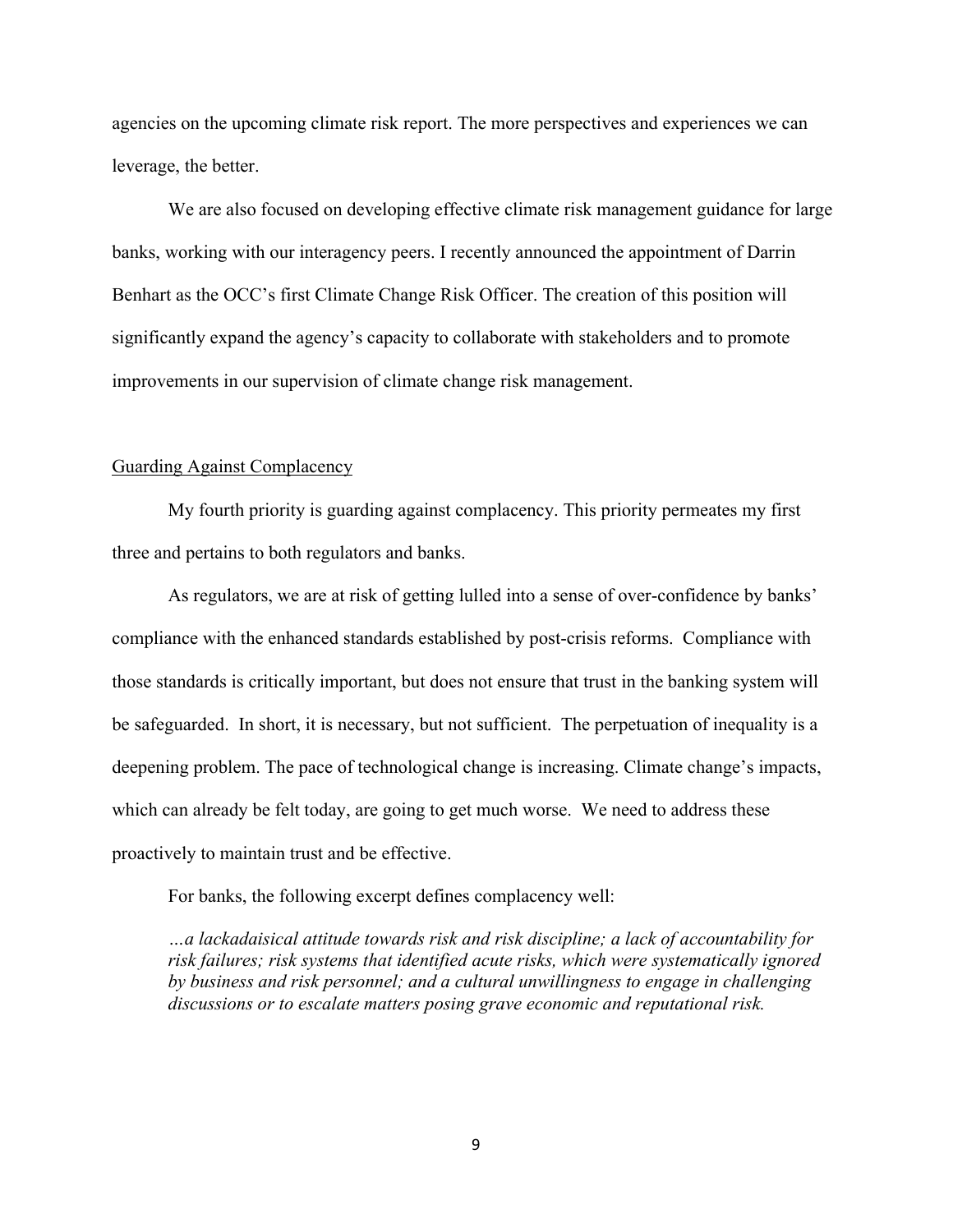This quote is from the Credit Suisse report on the failure of Archegos Capital Management.<sup>[3](#page-9-0)</sup> Some will be quick to dismiss this as something that could never happen at *their* institution. After all, *they* didn't lose money on Archegos. *Their* risk culture and systems are too good to let something like this happen. If you are one of those people or if your firm is one of those firms, be careful.

Pre-crisis, I recall once asking the head of market risk at one of the best managed dealers about whether his firm engaged in total return swaps on hedge funds that were collateralized by those hedge fund's shares. It was something we had come across at several competitors and the clear wrong-way risk profile concerned us. "We don't do that," he replied reflexively. The next time we met him, he confessed, "When I said we don't do that, what I actually meant was: we do a lot of that." Complacency can set in, even at the most disciplined firms.

Overconfidence leading to complacency is a risk especially during periods of growth and innovation. Many large banks have ambitious growth plans, a robust M&A outlook, and a "risk on" posture evident from recent investor calls. Many community banks face strategic planning challenges and are compelled to grow, organically or through mergers, to achieve economies of scale. When done prudently, growth can provide significant benefits to consumers, communities, investors, and the U.S. economy. When done in an unsafe, unsound, and unfair manner, however, excessive growth can cause significant damage and raise questions about management competence. To protect the gains in trust made since the financial crisis, banks must remain vigilant and be on the lookout for a "lackadaisical attitude towards risk and risk discipline."

<span id="page-9-0"></span><sup>3</sup> Credit Suisse Group Special Committee of the Board of Directors, *Report on Archegos Capital Management* (July 29, 2021), at p2.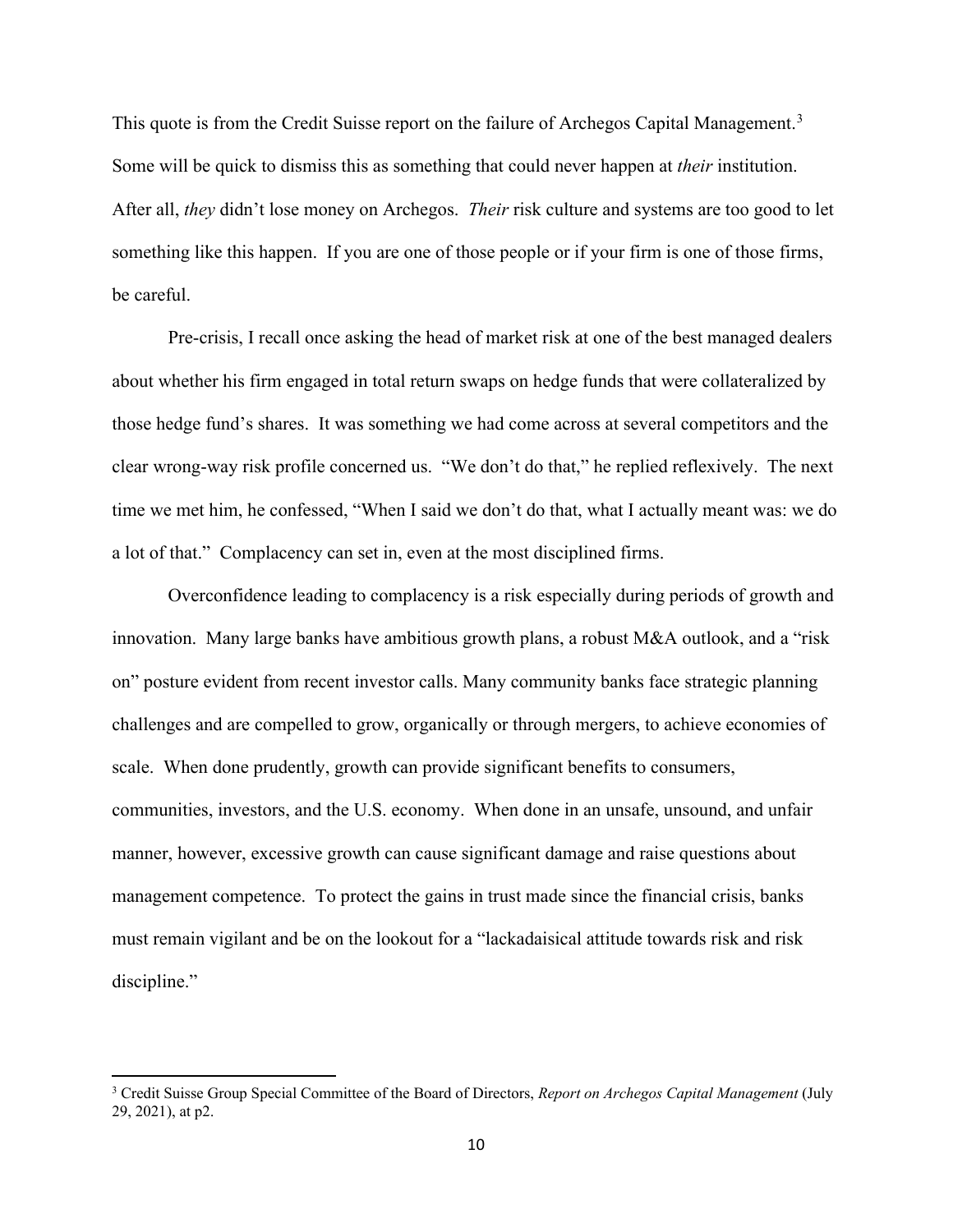## Conclusion

Since May, I have had the pleasure of meeting with many of you, banks of all sizes, community groups, and other stakeholders, and I have been encouraged by our conversations. The priorities I have outlined above are shared by many, and stakeholders have described various actions they have already taken to address some of them. I would like to close with one final example of a shared priority that we all must work on: increasing diversity, especially at the leadership level.

Supervisors and the banking industry should reflect the diversity of the communities we serve. Diversity at the executive and board of director level is especially important for fostering trust. While we all need and can do more in this area, including at the OCC, I have been encouraged by some industry efforts, which demonstrate that with sufficient focus, sustained effort, and investment of time and resources, meaningful progress can be made.

In conclusion, I believe that truly effective bank supervision and regulation requires a proactive identification of threats to trust in banking and the mapping out of strategies to address them. Each of my four key priorities for the OCC speaks to a significant trust vulnerability that we must all work together to address: guarding against complacency to protect gains in trust since the financial crisis, reducing inequality to rebuild trust with working Americans and vulnerable communities, adapting to technological change to ensure trust in government, and acting on climate change to earn the trust of current and future generations. Each of these vulnerabilities also represents an opportunity to improve the lives of the American people and to promote a safe, sound, fair, and secure banking system.